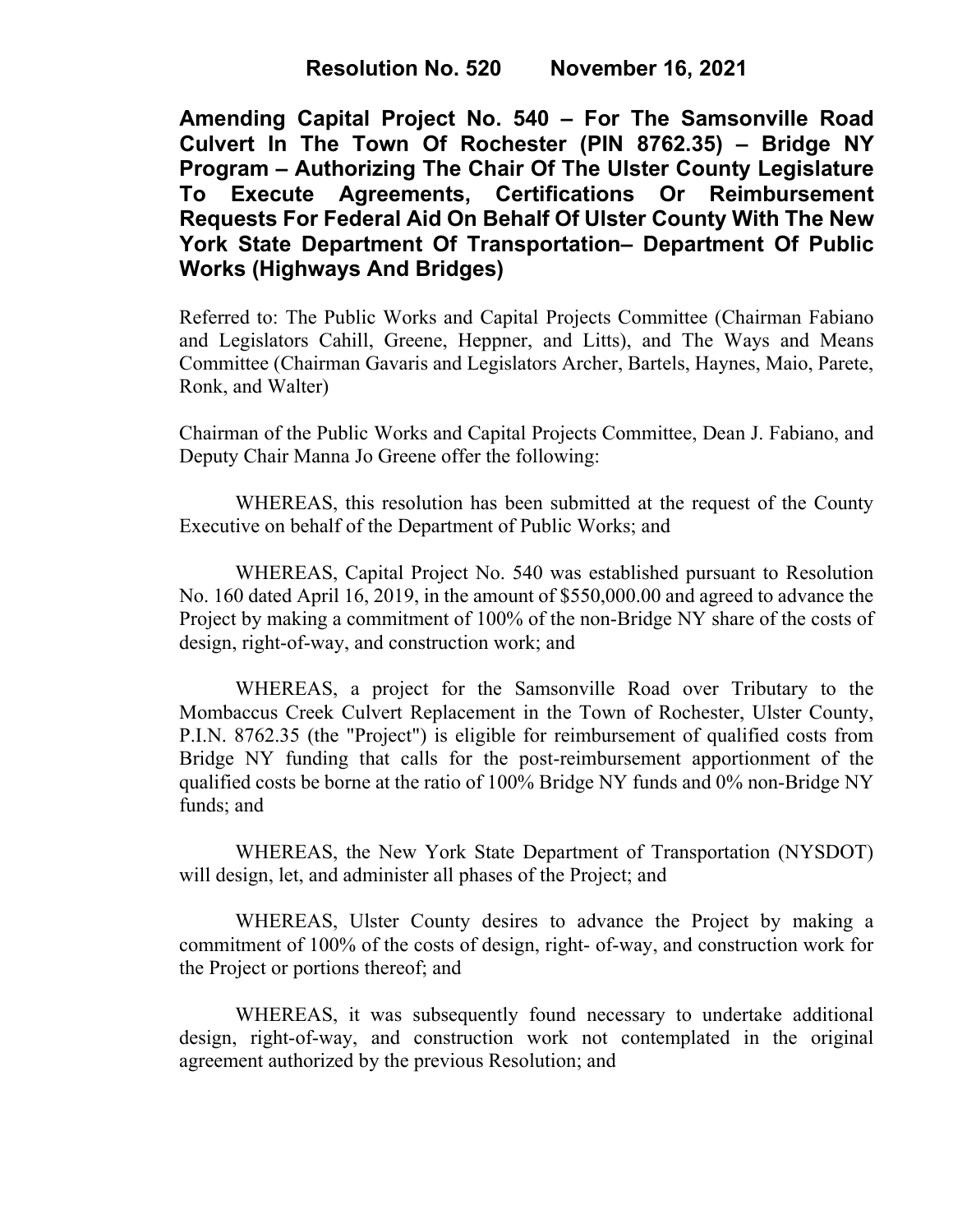#### **- Page 2 -**

# **Resolution No. 520 November 16, 2021**

**Amending Capital Project No. 540 – For The Samsonville Road Culvert In The Town Of Rochester (PIN 8762.35) – Bridge NY Program – Authorizing The Chair Of The Ulster County Legislature To Execute Agreements, Certifications Or Reimbursement Requests For Federal Aid On Behalf Of Ulster County With The New York State Department Of Transportation– Department Of Public Works (Highways And Bridges)**

WHEREAS, it has been found necessary to increase the non-Bridge NY share of costs for the additional design, right-of- way, and construction work for the project; and

WHEREAS, the Department of Public Works desires to enter into a contract amendment to design a hydrostatic relief system to help address the water infiltration with the potential to decrease total project costs; and

WHEREAS, the Acting Commissioner of Public Works requests additional funds for the preliminary engineering, right of way incidental and construction phases for the Project in the amount of \$743,847.00; and

WHEREAS, based upon examination by the Ulster County Legislature, the County's funding of this Project constitutes a Type II action as defined under Sections 4.5.5 of the County of Ulster's State Environmental Quality Review Act (SEQRA) Type II List, which was adopted pursuant to Resolution No. 118 dated April 20, 2010; and

WHEREAS, Ulster County has determined that this funding action does not pose a significant potential environmental impact and may be progressed as a Type II action in accordance with 6 NYCRR Part 617 of SEQRA, and does not require any further determination or procedure under SEQRA; now, therefore, be it

RESOLVED, that the Ulster County Legislature hereby approves the Project; and it is hereby further

RESOLVED, that the Ulster County Legislature hereby grants NYSDOT permission to directly apply Bridge NY funds to reimburse costs incurred by NYSDOT on the Project; and, be it further

RESOLVED, that the sum of \$743,847.00 is hereby appropriated from serial bond funding and made available as a deposit to cover the cost of participation in the above phases of the Project; and, be it further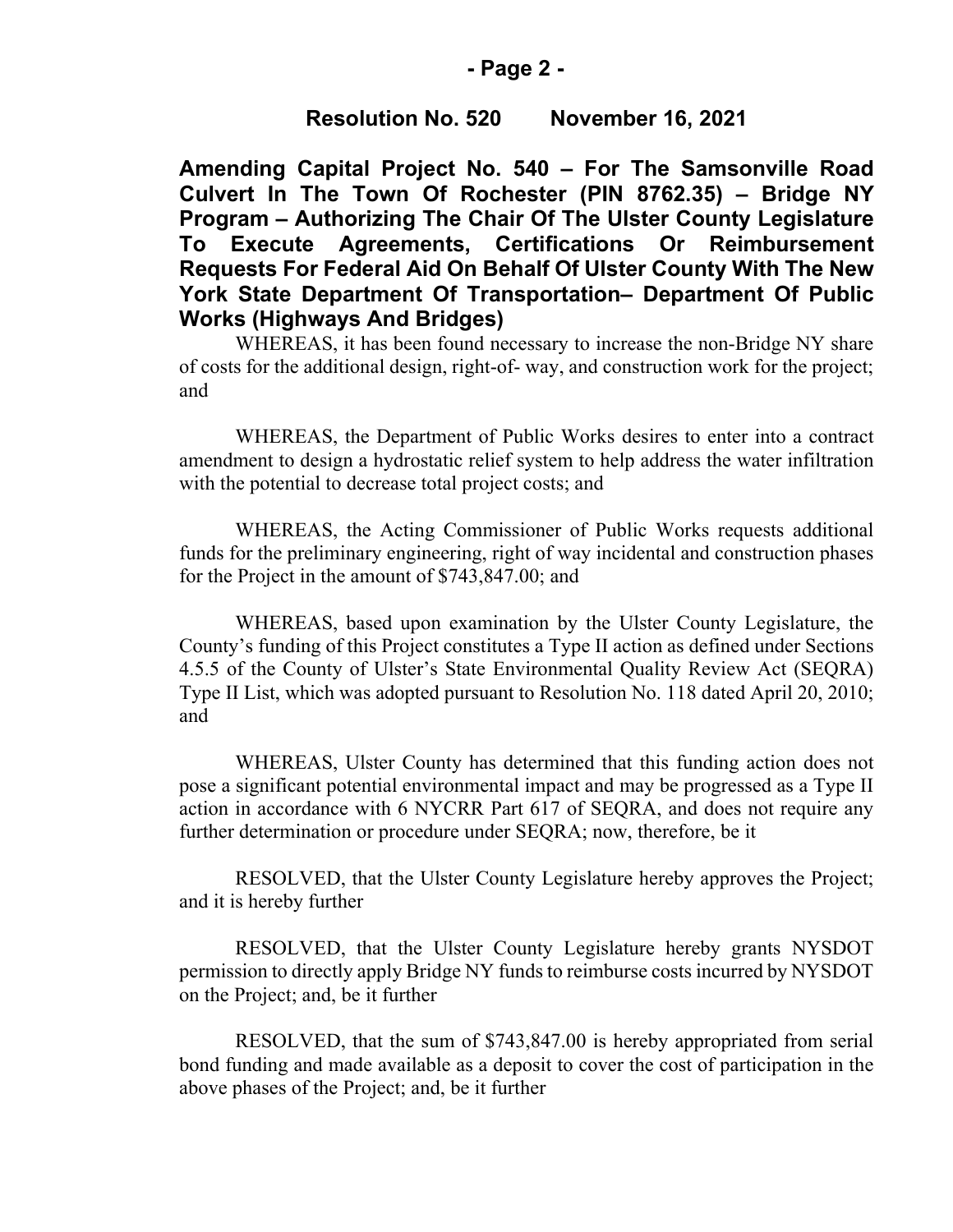#### **- Page 3 -**

# **Resolution No. 520 November 16, 2021**

**Amending Capital Project No. 540 – For The Samsonville Road Culvert In The Town Of Rochester (PIN 8762.35) – Bridge NY Program – Authorizing The Chair Of The Ulster County Legislature To Execute Agreements, Certifications Or Reimbursement Requests For Federal Aid On Behalf Of Ulster County With The New York State Department Of Transportation– Department Of Public Works (Highways And Bridges)**

RESOLVED, that the Ulster County Legislature hereby agrees that Ulster County shall be responsible for all costs of the Project which exceed the amount of the Bridge NY Funding awarded to Ulster County; and, be it further

RESOLVED, that in the event the costs of the Project exceed the amount of Bridge NY funding appropriated, the Ulster County Legislature shall convene as soon as possible to appropriate said excess amount immediately upon the notification by the County Executive thereof; and, be it further

RESOLVED, that the Ulster County Legislature hereby agrees that Ulster County hereby commits that construction of the Project shall begin no later than twenty-four (24) months after award and the construction phase of the Project shall be completed within thirty (30) months; and, be it further

RESOLVED, that the Ulster County Executive be and is hereby authorized to execute all necessary agreements, certifications or reimbursement requests with NYSDOT for State Aid and/or Bridge NY funding on behalf of Ulster; and, be it further

RESOLVED, that the 2021 - 2026 Ulster County Capital Improvement Program is hereby amended as follows:

|                                                                                            | <b>INCREASE</b>              | <b>AMOUNT</b> |  |
|--------------------------------------------------------------------------------------------|------------------------------|---------------|--|
| Capital Project No. 540                                                                    | Samsonville Road Culvert     | \$743,847.00  |  |
| and, be it further                                                                         |                              |               |  |
| RESOLVED, that the 2021 Ulster County Capital Fund budget is hereby<br>amended as follows: |                              |               |  |
|                                                                                            | <b>INCREASE</b>              | <b>AMOUNT</b> |  |
| HH.5197.0540-4300.4355<br>$(App. \#)$                                                      | <b>Engineering Services</b>  | \$119,153.00  |  |
| HH.5197.0540-4300.4505                                                                     | <b>Professional Services</b> | 6,714.00      |  |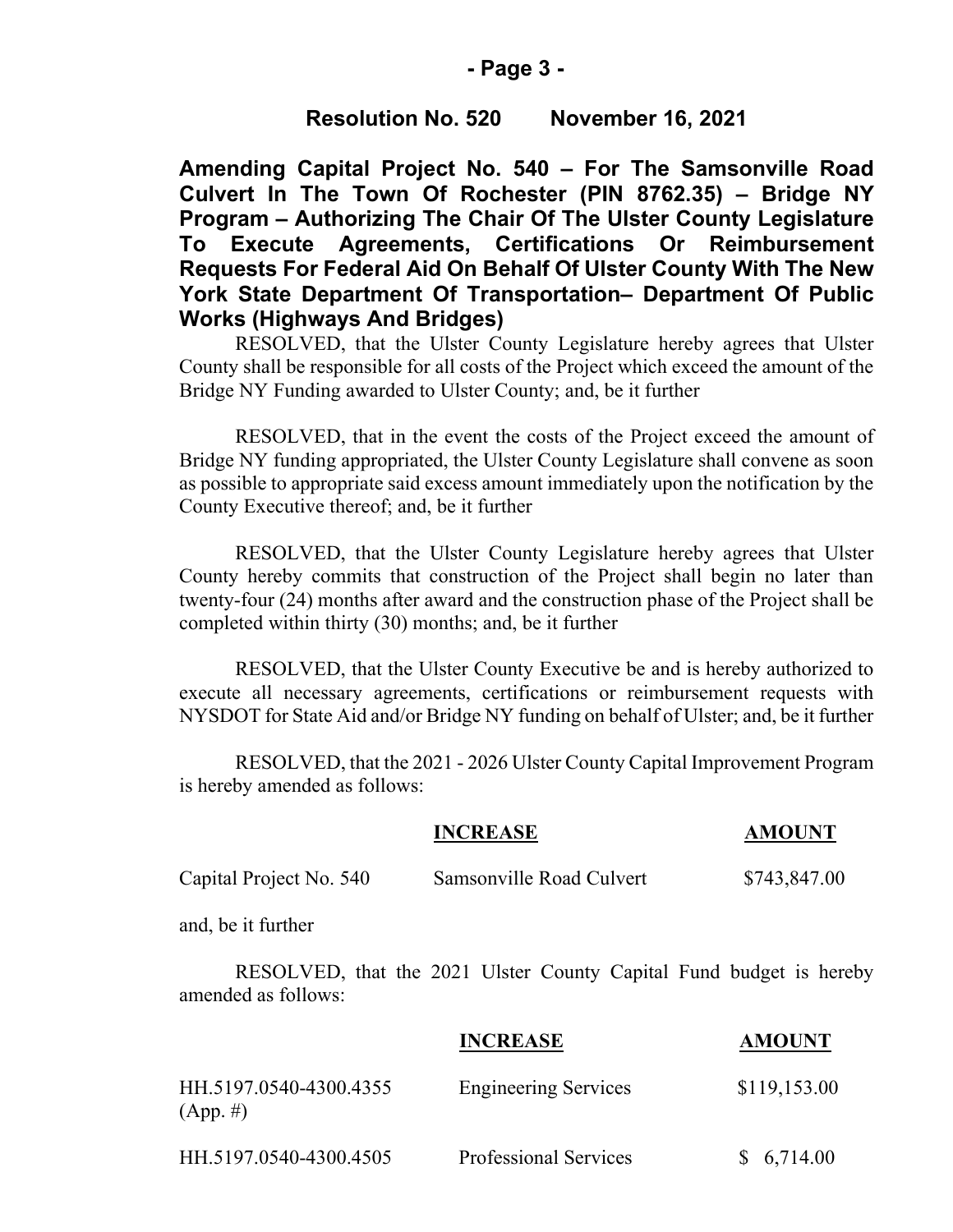# **- Page 4 -**

# **Resolution No. 520 November 16, 2021**

**Amending Capital Project No. 540 – For The Samsonville Road Culvert In The Town Of Rochester (PIN 8762.35) – Bridge NY Program – Authorizing The Chair Of The Ulster County Legislature To Execute Agreements, Certifications Or Reimbursement Requests For Federal Aid On Behalf Of Ulster County With The New York State Department Of Transportation– Department Of Public Works (Highways And Bridges)**

(App. #)

| HH.5197.0540-4100.4100<br>$(App. \#)$ | <b>Highway Materials</b> | \$617,980.00 |
|---------------------------------------|--------------------------|--------------|
| HH.5197.0540-3500.5710<br>(Rev. #),   | Serial Bonds             | \$743,847.00 |

and move its adoption.

# ADOPTED BY THE FOLLOWING VOTE:

AYES: 23 NOES: 0

Passed Committee: Public Works and Capital Projects on November 3, 2021

Passed Committee: Ways and Means on November 9, 2021

FINANCIAL IMPACT: \$743,847.00 – COUNTY CAPITAL FUND APPROPRIATIONS \$743,847.00 – COUNTY REVENUE – SERIAL BONDS